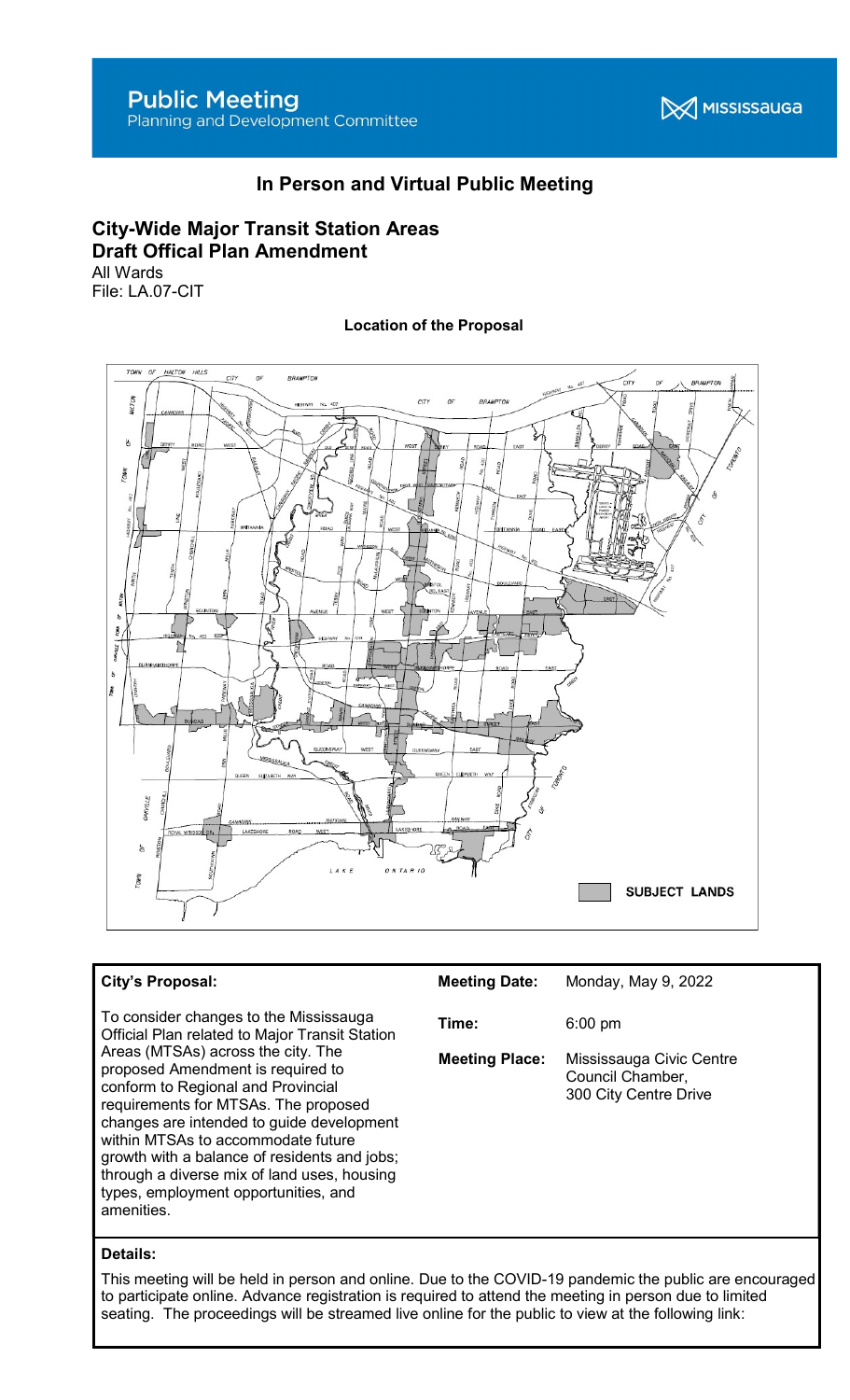http://www.mississauga.ca/portal/cityhall/council-and-committee-videos. If you wish to phone in to listen to the meeting only, please call 905-615-3200, ext. 4915 for instructions.

Options for participating in the meetings are outlined below.

#### Purpose of Meeting:

- For City staff to present a report with the proposed draft changes to the Official Plan
- For people to ask questions and share their views about the proposed changes
- For Planning and Development Committee to receive a report that provides information on the project

The report will be available on-line one week prior to the meeting at: http://www.mississauga.ca/portal/cityhall/planninganddevelopment



For detailed information contact:

City Planner Bashar Al-Hussaini at 905-615-3200 ext. #5177 or bashar.alhussaini@mississauga.ca

#### If you would like to share your views and/or you wish to be notified of further meetings or be added to the mailing list, please contact the Planning and Building Department by 12:00 p.m. on the day of the meeting:

- by mail to 300 City Centre Drive, 6<sup>th</sup> floor, Mississauga ON L5B 3C1
- by email to application.info@mississauga.ca
- please include your name, your address, and application number or address of the property you are providing comments on

### Written Comments:

In order to be received by Committee at the public meeting, written comments must be received no later than 48 hours prior to the meeting. Submissions are accepted by email at deputations.presentations@mississauga.ca</u> or by mailing the Planning and Development Committee, 300 City Centre Drive, 2<sup>nd</sup> Floor, Mississauga, ON L5B 3C1. Please include your name, your address, and application number or address of the property you are providing comments on. Written comments received before, during or after a public meeting but before a by-law is passed receive the same consideration as verbal comments made during a public meeting.

#### How to participate in a public meeting if you wish to make verbal submissions:

### Participate Virtually

Advance registration is required to participate and/or make comment in the virtual public meeting. Please email deputations.presentations@mississauga.ca no later than Friday at 4:00 p.m. prior to the meeting date. Any materials you wish to show the Committee during your presentation must be provided as an attachment to the email. Links to cloud services will not be accepted. You will be provided with directions on how to participate from Clerks' staff.

Residents without access to the internet, via computer, smartphone or tablet, can participate and/or make comment in the meeting via telephone. To register, please call Megan Piercey at 905-615-3200 ext. 4915 no later than Friday at 4:00 p.m. prior to the meeting date. You must provide your name, phone number, and application number if you wish to speak to the Committee. You will be provided with directions on how to participate from Clerks' staff.

### Participate In Person

To attend in person, advance registration is required as limited seating may be available. Please email deputations.presentations@mississauga.ca no later than Friday at 4:00 p.m. prior to the meeting date.

If you are a landlord, please post a copy of this notice where your tenants can see it. We want to make sure they have a chance to take part.

### Background Studies:

Please note that during the Covid-19 shutdown of City facilities, planning documents and background material are only available at: http://www.mississauga.ca/portal/residents/development-applications.

Once City Hall reopens this information will also be available for inspection through the Planning and Building Department by appointment. Contact the city planner noted above for more information.

### Personal Information: